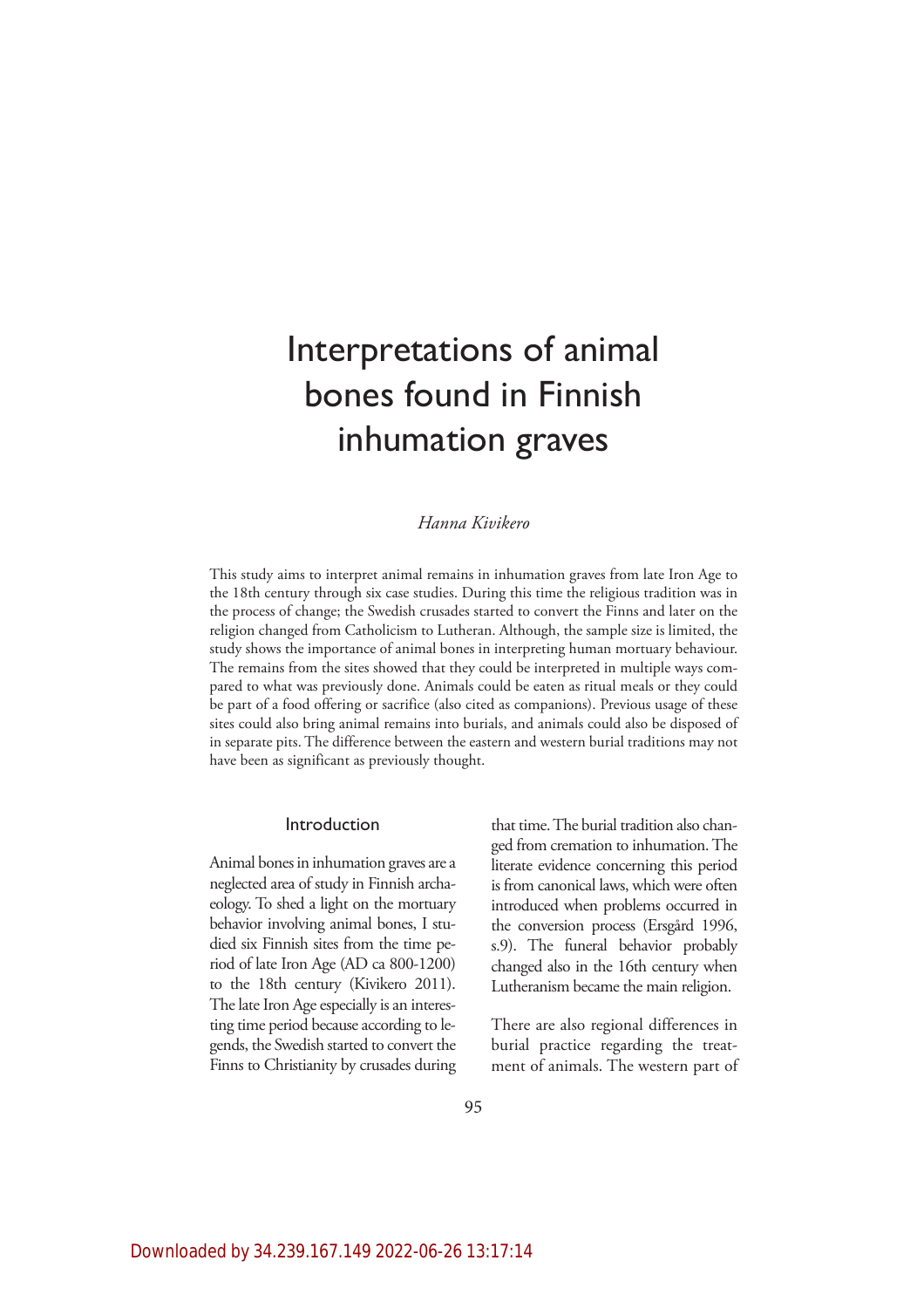Finland is thought to have given up the Iron Age way of placing animal remains to the graves when adapting to Christianity (e.g. Pirinen 1991, s.31). In the eastern parts of Finland and Karelia people would be eating meat and meals on graves as late as in the 20th century (Pentikäinen 1990, s.26). The research on Finnish graves from medieval time to the 18th century has relied a long time on the laws written during that time and too little studies based on the archaeological material has been done.

The past research on inhumation graves has mainly focused on material remains and grave orientation (e.g. Cleve 1943; Lehtosalo-Hilander 1982a-c; Purhonen 1998), also in some rare occasions, on the physical anthropology of the deceased (e.g. Formisto 1993). The bottom of the grave is most often the emphasis of the study, although, also the filling and top soil is part of the burial moment and therefore also ritualistic. The osteological material is in a key role when understanding mortuary behavior involving animals.

## **Material**

The material chosen for this study consists of six sites: Luistari, the Church of the Holy Spirit, Finno, the Cathedral of Porvoo, Visulahti and Suotniemi. The location of the sites can be seen in figure 1.

Luistari is located in Eura which is ca 80 km north of Turku (fig. 1). The site has burials dated to late Iron Age and possible medieval burials. There is also a Bronze Age dwelling place and cairns nearby. The burial site was excavated during 1969-1992 and over 1300 inhumation graves were uncovered (Lehtosalo-Hilander 1982a, s.13, 1997, s.389-390). The material from the graves studied during 1969-1979 is published (Lehtosalo-Hilander 1982a-c, 2000), and is used for this study. The material consists of 421 inhumation graves, from those graves 182 were furnished and 239 were unfurnished. The orientation of the graves varied, though the most popular being SW-NE (Lehtosalo-Hilander 1982a, s.19). The bone material was often preserved in the vicinity of bronze. The animal bones seem to have been in better condition than the human bones (Lehtosalo-Hilander 1997, s.392). Out of the 421 studied graves, 91 contained animal remains. Dog (Canis familiaris) bones were found in 13 graves, possibly in one more. The bones found were mostly teeth (dentes) and skull (cranium) parts, in two occasions long bones (ossa longa) were found. Cattle (Bos taurus) was often identified from teeth and skull parts. All in all cattle bones were found in 36 graves. Horse (Equus caballus) remains were most often parts of long bones. Domestic pig (Sus domesticus) is solely identified by the teeth. Goat antelopes (Caprinae sp.), probably sheep (Ovis aries) or goat (Capra hircus), are also mainly represented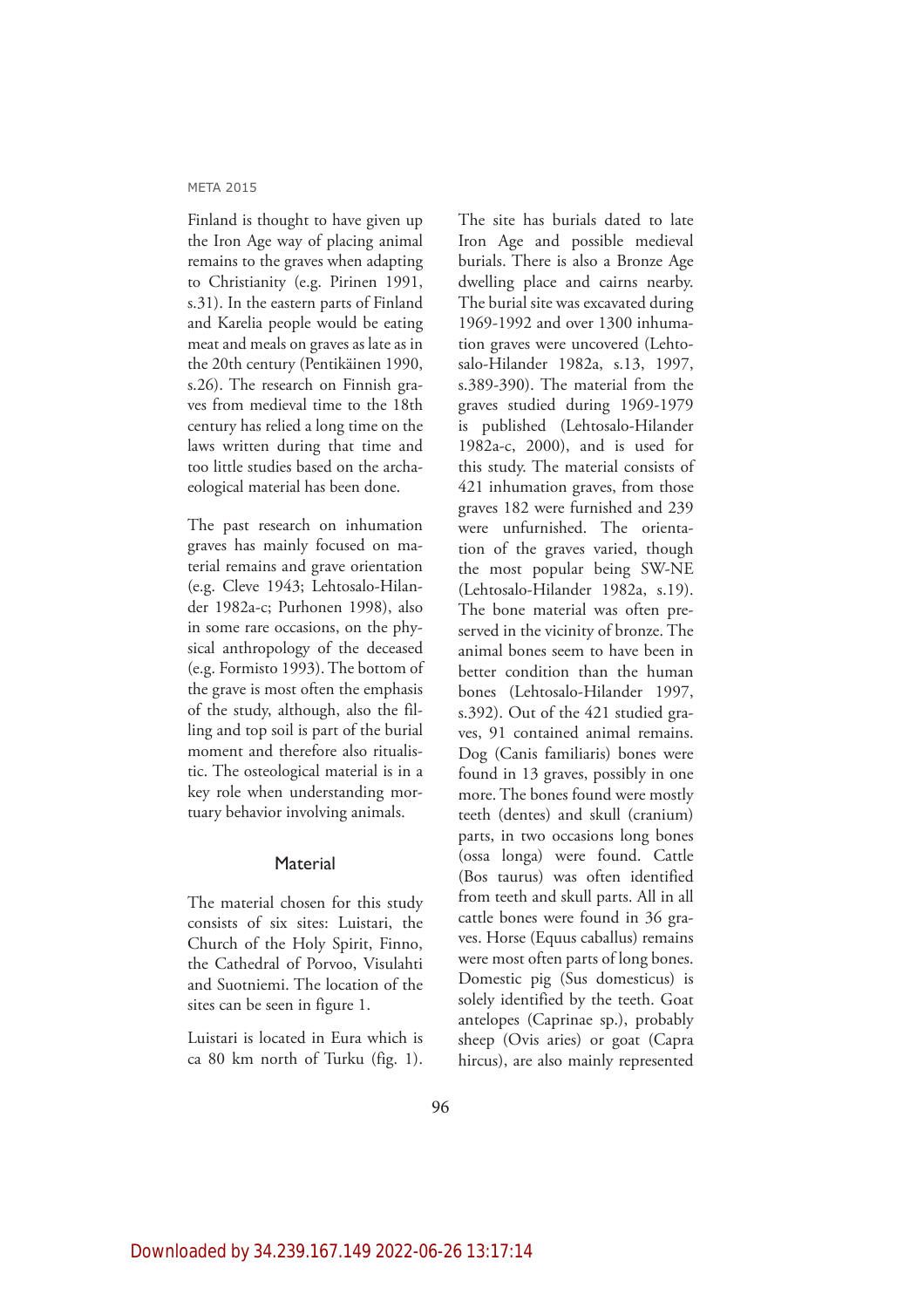HANNA KIVIKERO

by teeth. In one occasion there are skeletal parts from at least two goat antelopes in one grave. Bovid (Bovidae sp.) teeth were found in nine graves (Lehtosalo-Hilander 1982a, s.39, 309-310).

The Church of the Holy Spirit is situated in the centre of Turku (fig. 1). The church was built in the 16th century for the Finnish speaking part of the parish. The Cathedral of Turku was reserved for the Swedish speakers. The place was studied first time as a trial excavation in 1964 (Laaksonen 1965, s.27) and later on during the years 1983- 85 (Laaksonen 1984, 1985; Kykyri 1985). There were over 1100 individuals counted to be buried in the 200 m² area in SW-NE, NE-SW and E-W orientation (Laaksonen 1965, 1984; Kykyri 1987, s.25). Only a sample of the animal bones from the excavation of 1985 was analysed: in total 260 fragments. The bones are mainly from graves, but some are stray finds from the area. Cattle bones were the most frequently found animals in the graves. The anatomical representation of the cattle is emphasized by teeth, forelegs and phalanges. Sheep and/or goat are anatomically evenly distributed with a light increase on vertebra and limb bones. Pig bones are also anatomically evenly distributed. Bones from the feet were found of the mountain hare (Lepus timidus). Northern pike (Esox lucius) and Perciformes (Percidae) were found in two graves, although in



*Figure 1. Location of the studied sites.*

few numbers, fowl (Galliformes sp.) in one grave. Carnivore (Carnivora sp.) was identified by hind legs. Cut marks could also be recorded in ten bones (Kivikero 2010c).

Finno lies in Espoo, some 15 km northwest of Helsinki (fig. 1). During an excavation of a medieval hamlet in 2006, outlines of graves started to appear. Most of the graves were E-W oriented. Only in 12 of the total 43 documented graves bone substance was found (Haggrén et al. 2007, s.11-12, 21, 24). The poor condition of the bones is often explained by the acidity of the soil.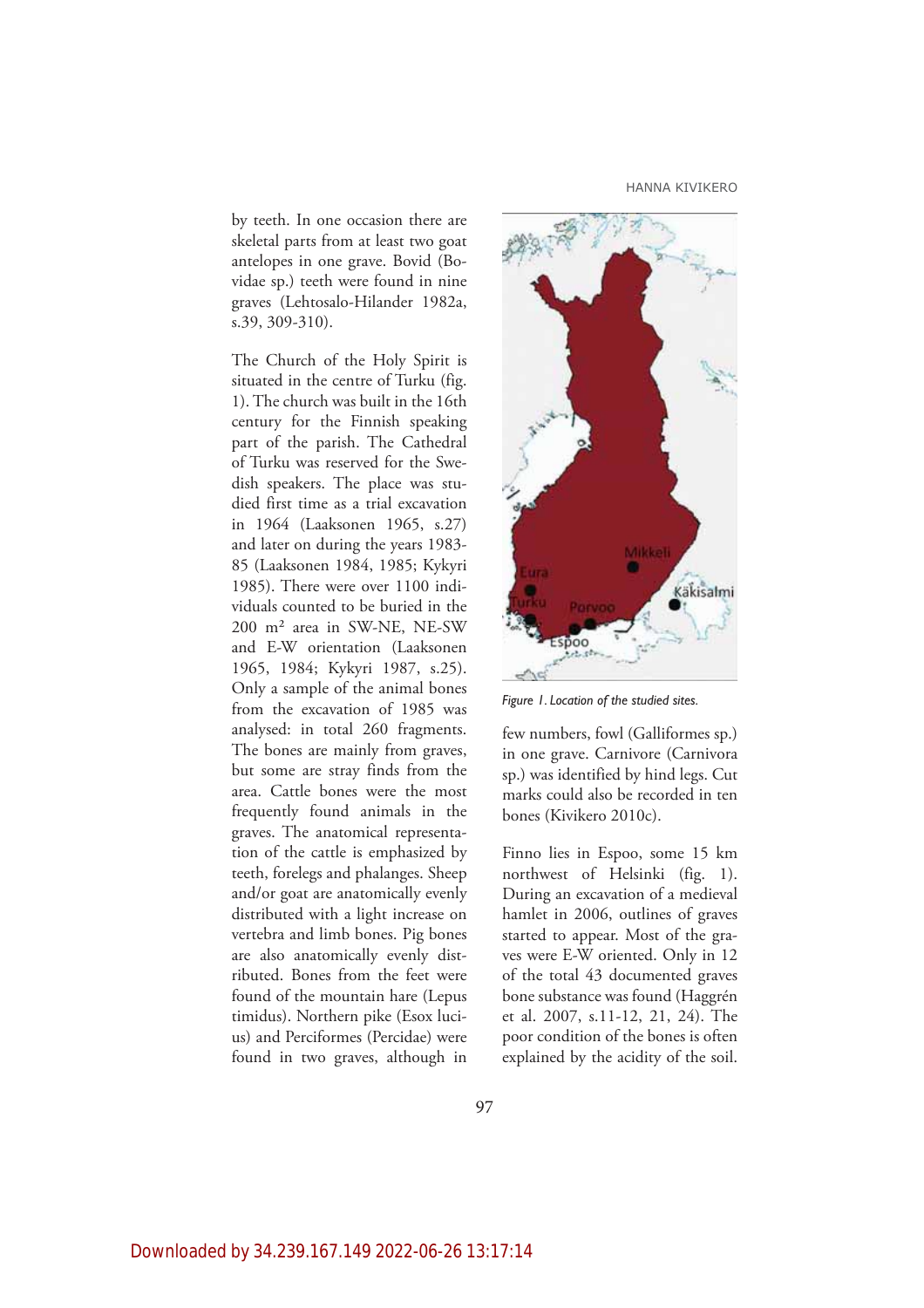The bones were decomposed to the degree that they were not identifiable even to class. Animal bones seemed to be in slightly better condition than the two preserved human bones. Animal bones were identified in four graves, cattle being the only species found (Kivikero 2007). The teeth, mandible, humerus and a scapula of cattle could clearly be identified as part of the graves filling (Haggrén et al. 2007; Kivikero 2007).

The churchyard of the Cathedral of Porvoo (fig. 1) lies in the middle of the town of Porvoo. The churchyard was in use of the whole parish and after the war of Gustavus III (1788-1790) the churchyard was extended to prevent overcrowding (Mäntylä 1994, s.438 and literature cited). The last burials to the churchyard were probably done in the 18th century. The excavations conducted on the site in 2007 revealed some 60 graves whereof 53 were investigated (Lagersted 2008). Only the bones found in identified graves were analysed. Pharyngeal bones (os pharyngeum inferior) of the carp family (Cyprinidae) were found in three graves, in two of the graves the deceased was an infant (Salo 2007). Also four graves proved to have bones and scales (squama) of northern pike and perch (Perca fluviatilis) (Kati Salo personal communication 30.10.2010). Animal bones found in the filling were reburied without analysis.

Visulahti lies in Mikkeli which is part of eastern Finland (fig. 1). Excavations were conducted in 1954 and 1955. There are some 30 inhumation burials and five cremations dating to the Iron Age. One of the graves was interpreted to be a probably 1-year old "sacrifice bull" (Leppäaho 1957). Osteological analysis was not conducted on the bones before the spring of 2010. Only the upper torso and skull was preserved. The animal turned out to be over 8-years. In the same burial a human humerus was found and identified during the analysis. The human bone was roughly in the same condition as the animal bones. Animal bones were also mentioned on two other occasions the documentation. One of them was a cattle heel bone (calcaneus) near a stone setting of a grave, and the other horse premolars in the filling of the burial of the "sacrifice bull" (Kivikero 2010b).

Suotniemi and the parish of Käkisalmi was part of Finland before the Second World War. Nowadays the site is part of Russia (fig. 1). From the site four inhumation burials could be identified and one cremation, all probably dating to the Iron Age (Schwindt 1893). Animal remains were found in two, what could be identified as, burial contexts. These included horse teeth, cattle humerus, mammal long bones, zander (Sander lucioperca) and perciform bones, and a merganser (Mergus sp.) bone. The earth surrounding these graves had also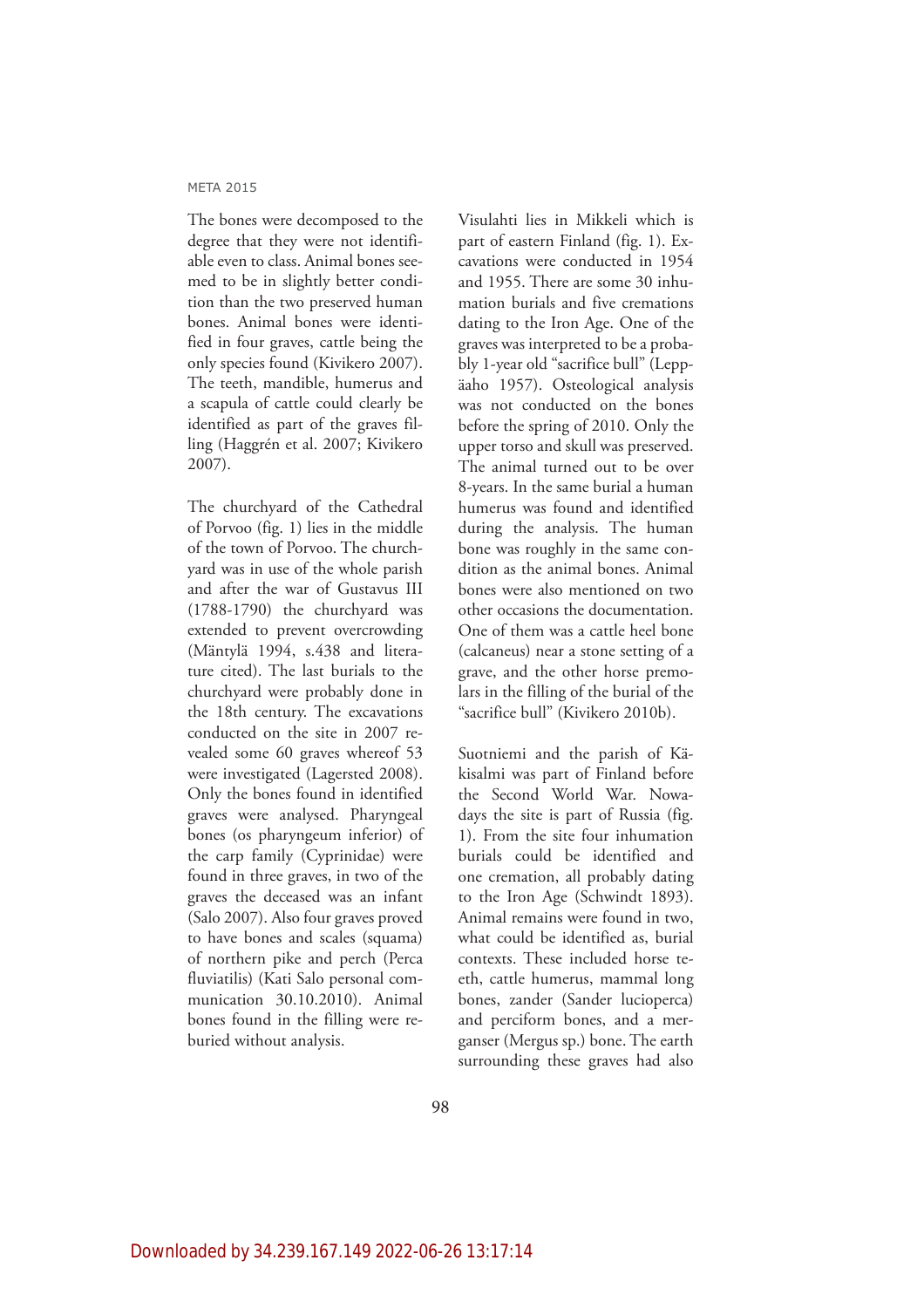animal bones, mostly fish in variable species: Zander, perch, roach (Rutilus rutilus), northern pike and salmonids (Salmonidae). From an anatomical point of view, scales were found frequently, as was skull parts, fin bones and vertebra (Kivikero 2010a, 2011).

## Methods

The sampling of the sites was done by making a table of all known burial sites in Finland and then consentrating on the sites where osteological studies were made and which showed potential for animal bones. I studied both excavation reports and osteological reports covering late Iron Age to 17th century. Most energy was put to the sites where animal bones were already mentioned in the reports. In other sites the knowledge of animal bones came with analyzing human bones (e.g. in Turku) or by own experience from excavation. Some of sites were excavated in the late 19th century so the standards for reports can vary quite much. This has resulted to the fact that some of the context descriptions are insufficient in modern standards.

From three of the sites no osteological analysis was done before. These three sites were analyzed by the author. After that the bone material was compared with context descriptions to find out the possible interpretations.

#### Interpretations to date

There are some interpretations already made of the animal bones from some of the sites. The dog bones from Luistari, for example, were interpreted to be followers to the deceased by the basis of their placing in the grave. The dogs were found near the dead: on the foot end of the grave, near the femur or near the shoulder. In one case dog bones were in the filling. The dog was in all these cases thought to be part of the burial ritual. The reason for this interpretation is that in Iron Age religion the grave goods are placed near the deceased to guarantee their passage to the ancestor world where the person continues his/her life as it was when living (e.g. Gräslund, B. 1994, s.17-18).

In Luistari meat production animals, such as cattle, sheep and goat were thought to be part of the burial when discovered near the deceased. They were suggested to be food offerings to the dead. The bones, mostly teeth, found in the top soil and in the filling of graves were explained to be from a nearby dwelling site or from destroyed burials (Lehtosalo-Hilander 1982a, s.39). The teeth were also suggested to have end up in the graves by chance due to later ploughing (Tupala 1999, s.40).

The animal bones from the church of the Holy Spirit were not previously recognised so there are no previous interpretations (Kivikero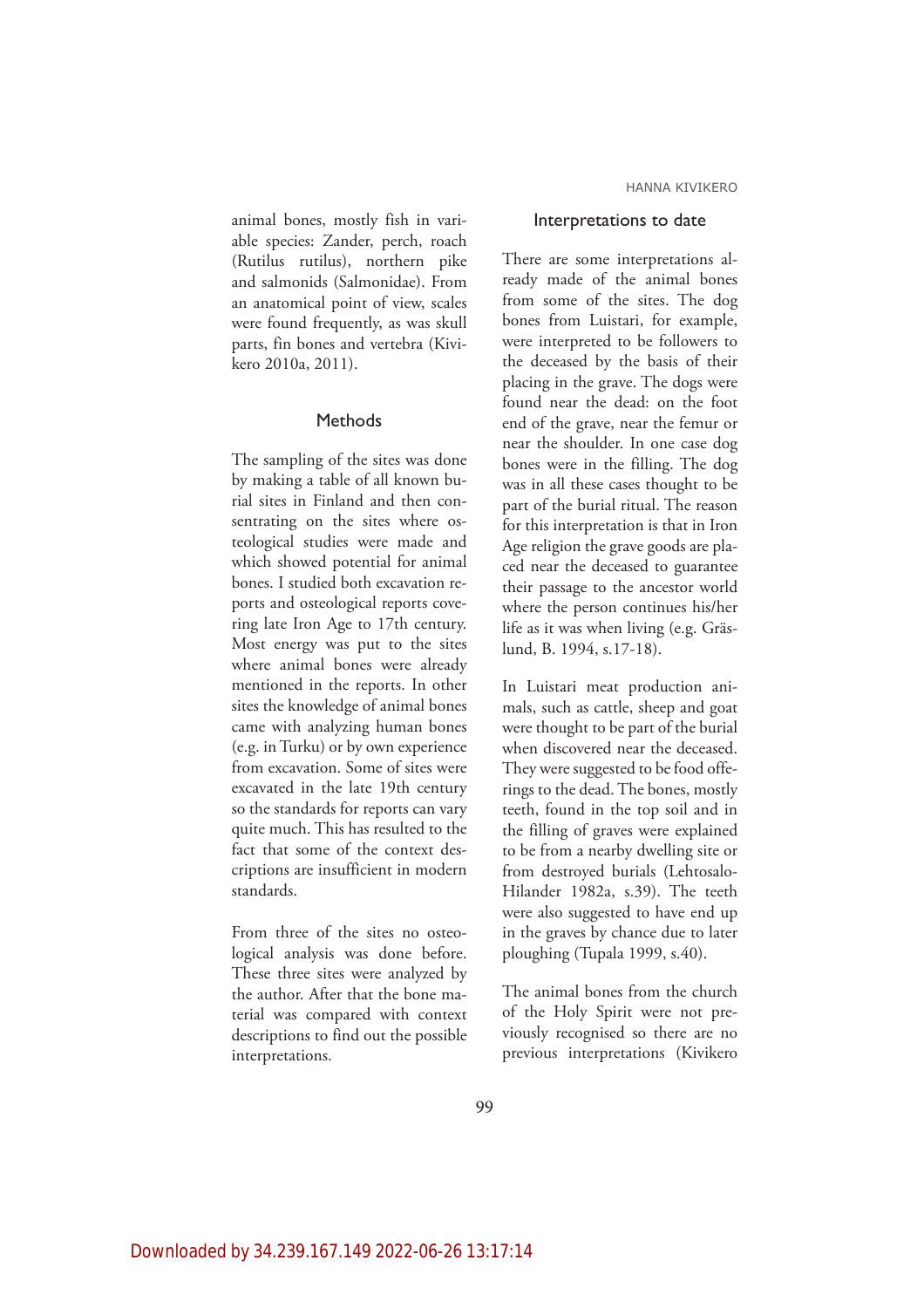2011, s.47). The cattle and large ungulate bones in Finno were considered to be food offerings to the deceased by their intentional placing in the graves (Haggrén et al. 2007, s.25-26). Some fish bones were found in infant graves in Porvoo but based on the context they were probably not consumed (Salo 2007).

The upper torso of the cattle found in Visulahti was interpreted to be a "sacrifice bull" used in an Iron Age ritual, according the excavation leader. The interpretation is based on the fact that the shoulder blades and the pelvic bones were missing from the individual. On top of that a piece of human cheek bone and teeth was recovered during the lifting of the cattle skeleton. Graves underneath the "sacrifice bull" were destroyed due to digging of the burial (Leppäaho 1957). The interpretation was criticized during the 1990's and proposed that the ritual activity was instead a much later disturbance of the site. Apparently people used to bury their dead animals to the same field as late as the beginning of the 20th century because the soil was suitable. Also the animal bones were suggested to be in much better condition compared with the human bones (Taavitsainen 1990, s.328-330).

In Suotniemi the potsherds and the animal bones recovered near the graves were interpreted to be part of meals on graves (Schwindt 1893, s.151, 153, 188). Eating meals on graves is a well documented action in Karelia from as late as the begin-





*Figure 2. The interpretations made of the animal bones based on the osteological material and context descriptions.*

100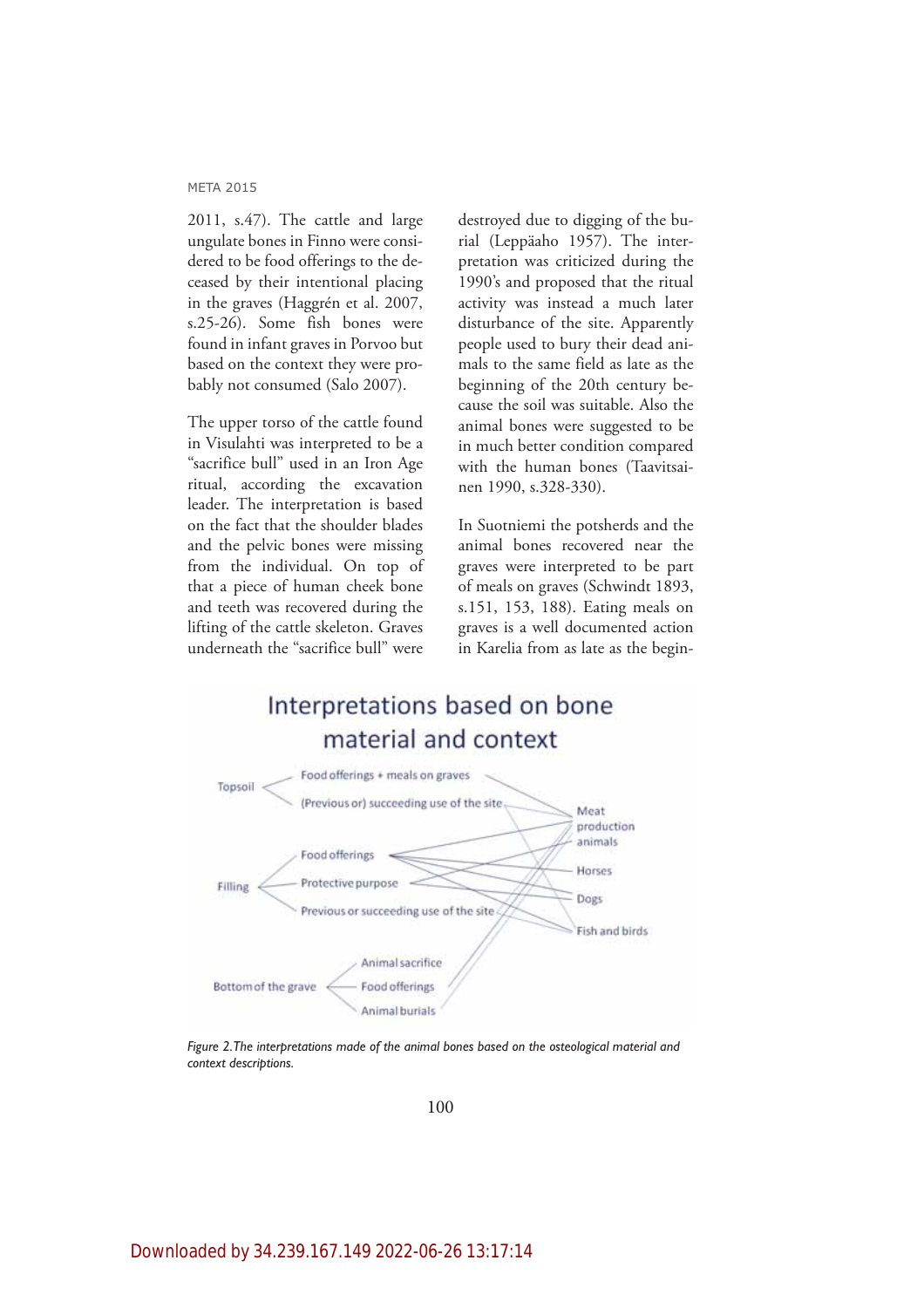ning of 20th century. The purpose of the meals is to guarantee a passage for the dead to the afterlife and to communicate with the dead. Meals could be eaten on the graves on funeral days and on special commemoration days (e.g. Honko et al. 1993, s.572; Valk 2001, s.81, 2007, s.142; Vilkuna 1989, s.34-35, 67- 68, 71, 77, 261, Pentikäinen 1990, s.26-29).

The occurrence of skull parts and teeth was thought to be evidence of slaughter on site, otherwise only meatier parts would be found. Fish and bird was also thought to be consumed on the graves. (Schwindt 1893, s.151, 153, 188). It is also suggested that the bones found i Suotniemi have no relationship with meals on graves because people would not consume parts of animal head (Taavitsainen 1990, s.330).

# Interpretations based on the bone material and contexts

The most logical interpretation, when finding traces of food production animals in graves, is to think of them as food for the deceased. However, these animals might have other functions in funeral rituals. Depending on the context of the bones, the interpretations of the same material are infinitive.

In this chapter I will discuss the interpretations made of the animal bones found in the studied six sites. The interpretations are discussed according to their stratigraphical location in the grave context (fig. 2).

**Topsoil:** In Luistari there is one radius and several teeth found alongside potsherds in the topsoil of some graves. Also in Finno there was a cattle mandible found in the top layers of one of the graves. In Suotniemi there are teeth and pieces of clay vessels found on top of grave number 4. These could be remains of food offerings or meals on graves. The grave would already be filled and the remains of a feast or offering left on top of the grave.

Most of the bones found in Suotniemi were described to be near graves and scattered around the burial area. The anatomical distribution of the found fish bones depicts fish handling on the site. It is probable that the animal remains found on the site were already in the soil before any burials were made.

**Filling**: The animal bones and pieces of pottery found in Luistari and Finno could have functioned as food offering to the deceased or as a funeral meal eaten directly at the funeral before the grave is wholly filled. At least in Finno the parts of animals were intentionally placed either on top of a coffin or somewhere in the middle of the grave.

In Finno the bones found in the filling can be regarded as rich of meat from meat production animals, as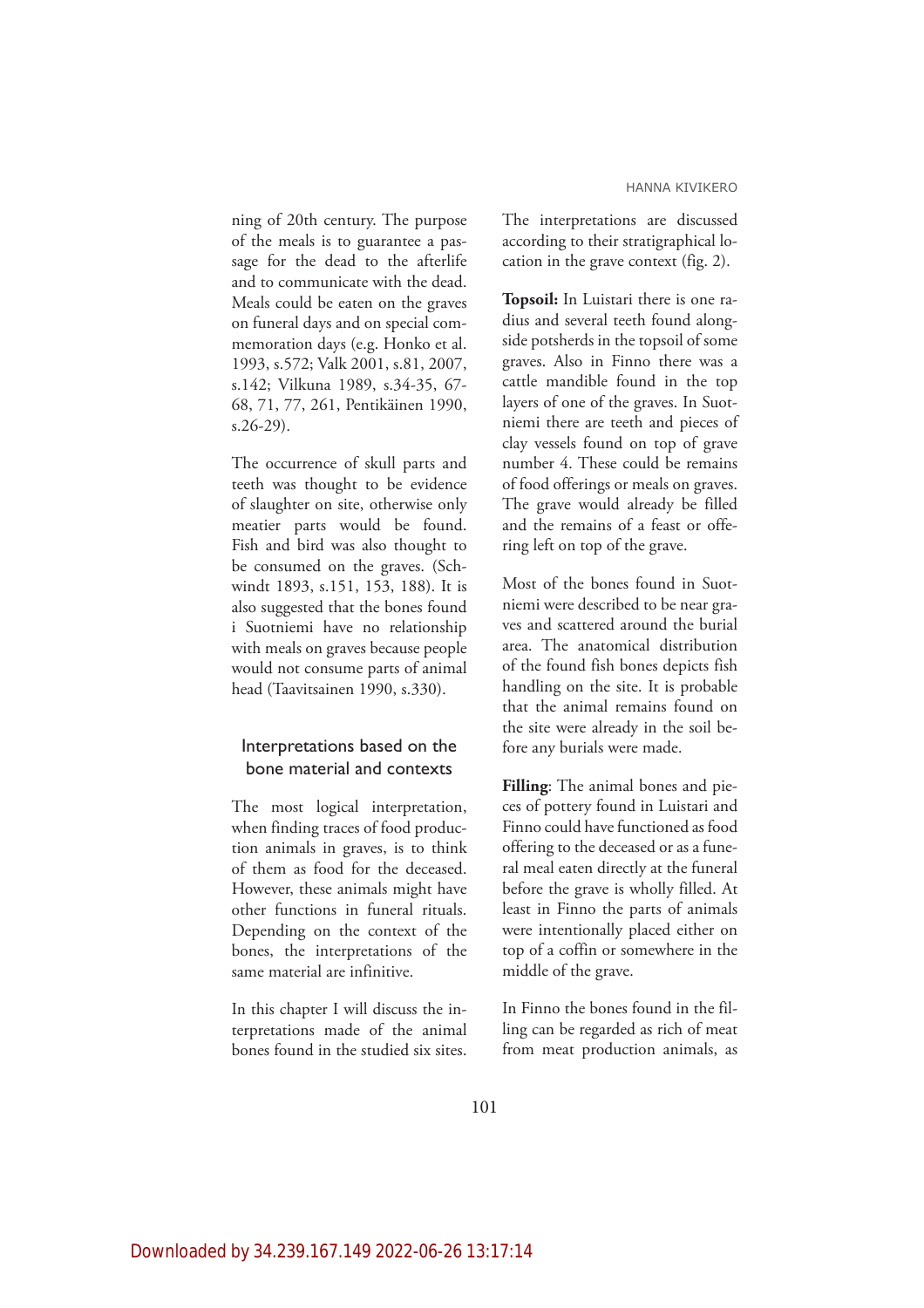well as in four graves from Luistari. In Luistari most bones found in the filing are teeth, which have not been earlier regarded as suitable for eating purposes (e.g. Tupala 1999). Skulls, however, appear as ingredient for food in cook books from the 17th century onwards (e.g. Sartorio 1616; Winsnes 1845; Östman 1911). Even today sheep and goat cheeks are regarded as a delicacy in the Middle East, so the teeth in the fillings might originate from skulls prepared as food for the funeral. Because of the decomposition processes are the teeth the only bones left. In Luistari some of the graves were dug on top of each other so it is unclear if they are from the filling.

There is also some horse long bones found in the filling of three unfurnished graves in Luistari. The bones are regarded to have high meat percentage and in that case could be interpreted as meals or food offerings. The treatment of horses as food can be debated, especially with graves which are thought to have Christian influences. Eating horse meat is forbidden in the 3rd book of Moses because they are not ruminants or cloven footed (King James Bible). It is, however, unknown if these guidelines were followed in Finland or if the people burying their deceased regarded horse meat as being no different from other meat production animals.

Dogs are often thought to be domesticated for hunting assistance

but they could also be domesticated for the reason of easy access food. The dog bones in the filling of the Luistari grave could also be from a food offering.

The long bones, skull parts (also teeth) and whole animals found in the filling could also be interpreted as having a protective use in the grave. The meatier parts of the animals, skulls and whole animals found building deposits have been thought of being offerings to drive away bad spirits, to gain luck, fertility or protection (Carlie 2004, s.206; Falk 2006, s.200-201; Hukantaival 2007b, s.70). Skulls and whole animals were especially used during the medieval period (Falk 2006, s.201). Jaws and skulls placed under the houses were perhaps regarded to preserve life force (Carlie 2004, s.115-116, 135-136; Hukantaival 2007a, s.8-10). These kind of superstitious acts were accepted because they were so called "legal magic" which was performed by everyone (Hukantaival 2007b, s.70).

The bones found in the filling of medieval graves in Finno and Luistari resemble the ones described by Ann-Britt Falk as being typically used in building deposits, that is, teeth from meat production animals. The teeth are probably in this case the only thing left from placing skulls to the graves.

The anatomical representation of the animal bones and crossed tile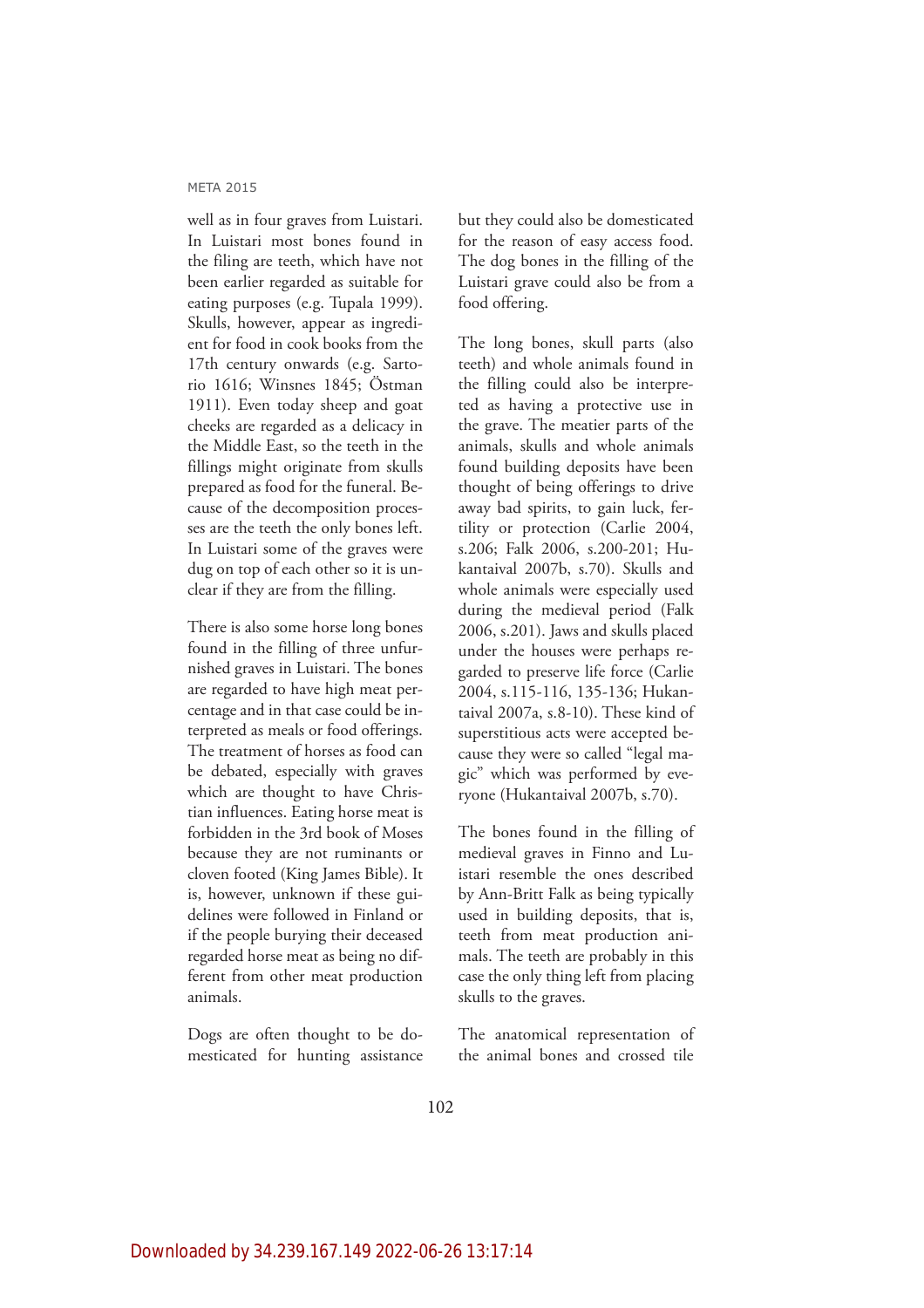found in the probable grave filling in Turku suggests that the bones were already in the soil before the graves were dug. The bones and the other founds are probably depositions from a time when the site was used for everyday purposes, such as housing. Also the bone material from Porvoo combined with the information of dogs scattering bones in the graveyard could suggest that the bones were household waste from prior utilization stages of the site. The animal bones were scattered around the surrounding soil of the graves in a similar manner to the stray human bones from older graves. It is of course possible that the animals were originally deposited to the older graves.

The fish and bird bones found in Suotniemi were mostly scattered around the site and the anatomical representation of the bones suggests some sort of fish handling. It is therefore possible that the bones derive from a dwelling site. The studies made in Stone Age Zveinieki, Latvia have shown that the people living in there were consciously filling their graves with dwelling place soil (Zagorskis 2004, s.79; Larsson 2010). This kind of action is possible in Suotniemi, although the documentation is not good enough to confirm this interpretation.

In Luistari there is a Bronze Age dwelling place near the inhumation graves. The graves in the outskirts of the burial area are filled with a darker, coal filled soil and it is possible that the soil originates from the dwelling site. The cattle teeth found in the soil are, however, in a similar condition as the bones found in Iron Age and Medieval graves. This interpretation should be thought with some reservation.

**Bottom of the grave:** The dog bones found in the bottom of the graves in Luistari could be a sacrifice or a companion to the deceased as suggested before. They are often teeth and skull bones with some occasional long bones found in the vicinity of the deceased. As discussed before during the medieval period also whole animals, as well as skulls could be deposited in buildings. Although the dogs in Luistari probably date to late Iron Age, it is possible they too had a protective purpose in the grave. The dogs could have a third purpose in the grave as a food offering to the deceased. There is some, although insufficient, evidence of ritual treatment of dogs and consumption of its flesh in prehistorical sites in Central and Eastern Europe (Simoons 1994, s.200, 232-241 and literature cited).

The bones from food production animals in graves from Luistari are probably food offerings for the deceased, as was interpreted before. The bones could also be for protective purposes. One of the pharyngeal bones found in Porvoo could have been consumed. The bone was found in an adult male grave. The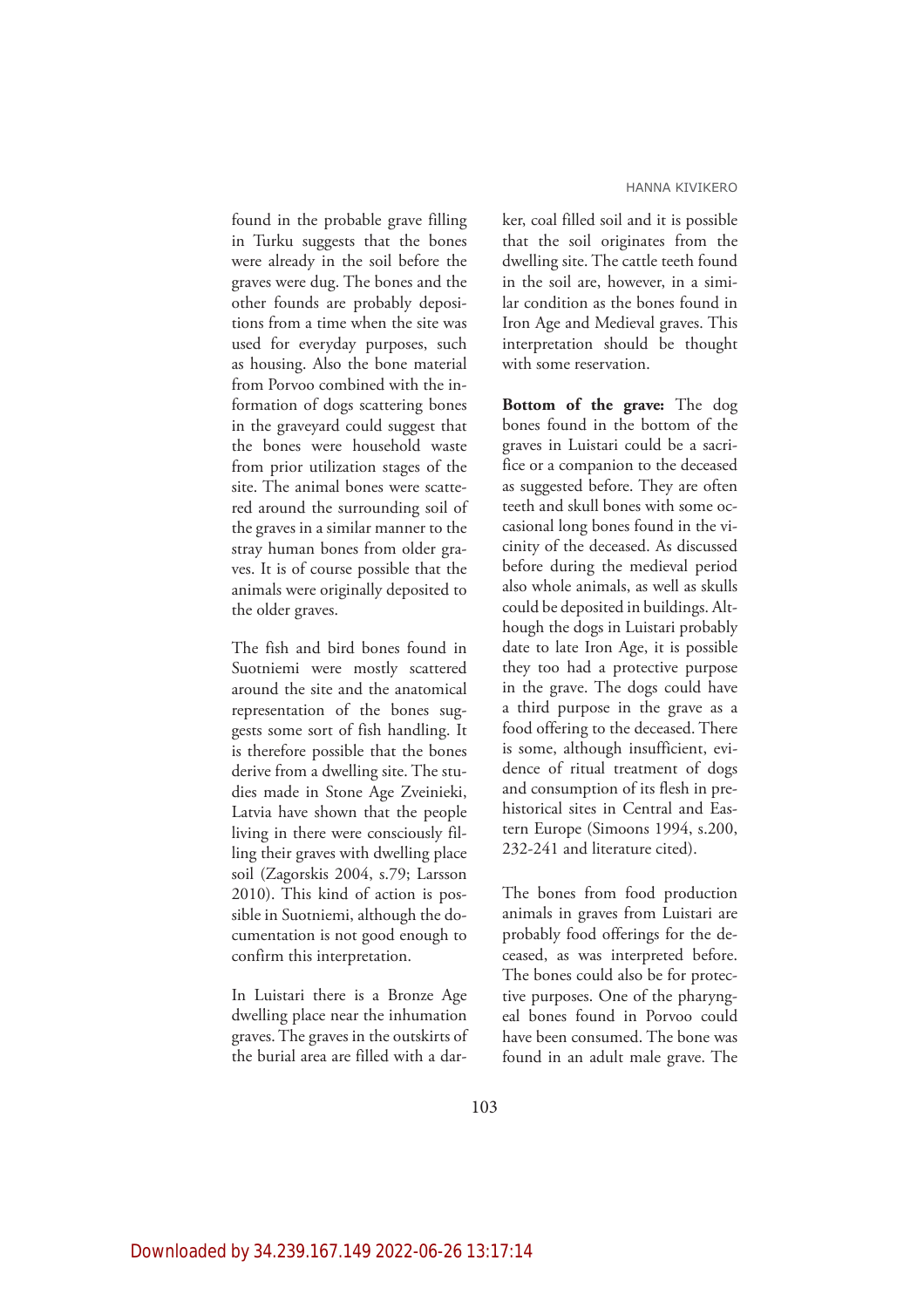rest of the fish bones were from infant graves. Instead of consumption they could be intentionally buried with the child or from the filling soil which had stray animal bones. However, the burials were in most cases in coffins and the soil inside the coffins, where the fish bones would have been found, had no stray bones.

The almost whole animal skeletons found in the outskirts of Luistari were dug in unevenly graves. They are probably deliberately buried animals. The bones were in much better condition than the bones in the Iron Age and Medieval burials which suggests that they were buried in a later date. To solve how much later date,  $^{14}C$  dates should be conducted. The same stands for the "sacrifice bull" found in Visulahti. The pit was unevenly dug but the animal bones were in similar kind of condition than the human humerus from the same context. The human bone is probably from a burial which was disturbed by the digging of the animal burial. Based on the condition of the bones they might be buried almost simultaneously. To solve the matter radiocarbon dating should be conducted on the bones.

### Conclusions

Animal bones are as important information source for mortuary behavior as human bones are. That is why more interest should be taken into animal bones in inhumation

graves. The animal bones from the whole grave should be documented to find out the purpose of the bones in the graves. Comparing the osteological material to the context descriptions could give a light on the interpretation. The interpretations depend on where in the grave the bones are found.

Even if the sample size is small, this study suggests that animals were integrated to mortuary rituals in western Finland as late as the 16th century. From eastern Finland, where eating meals on graves were recorded as late as the 20th century, the relation between animals and mortuary behavior could not be confirmed. This might be due to the bad preservation conditions of bone in Finland. Because in most of the cases only teeth, the hardest substance of the bone, is preserved, it is impossible to know what parts of the animal was deposited in the grave. Also the poor context descriptions and documentation in some of the sites may have influenced the interpretations.

Many of the conclusions of this study remain speculative. Future research should be directed to proper documentation of animal bones in graves. Although the sample size in this study is small the many possibilities of interpreting animal bones could be presented.

Hanna Kivikero ia a PhD student at the University of Helsinki. E-mail: hanna.kivikero@helsinki.fi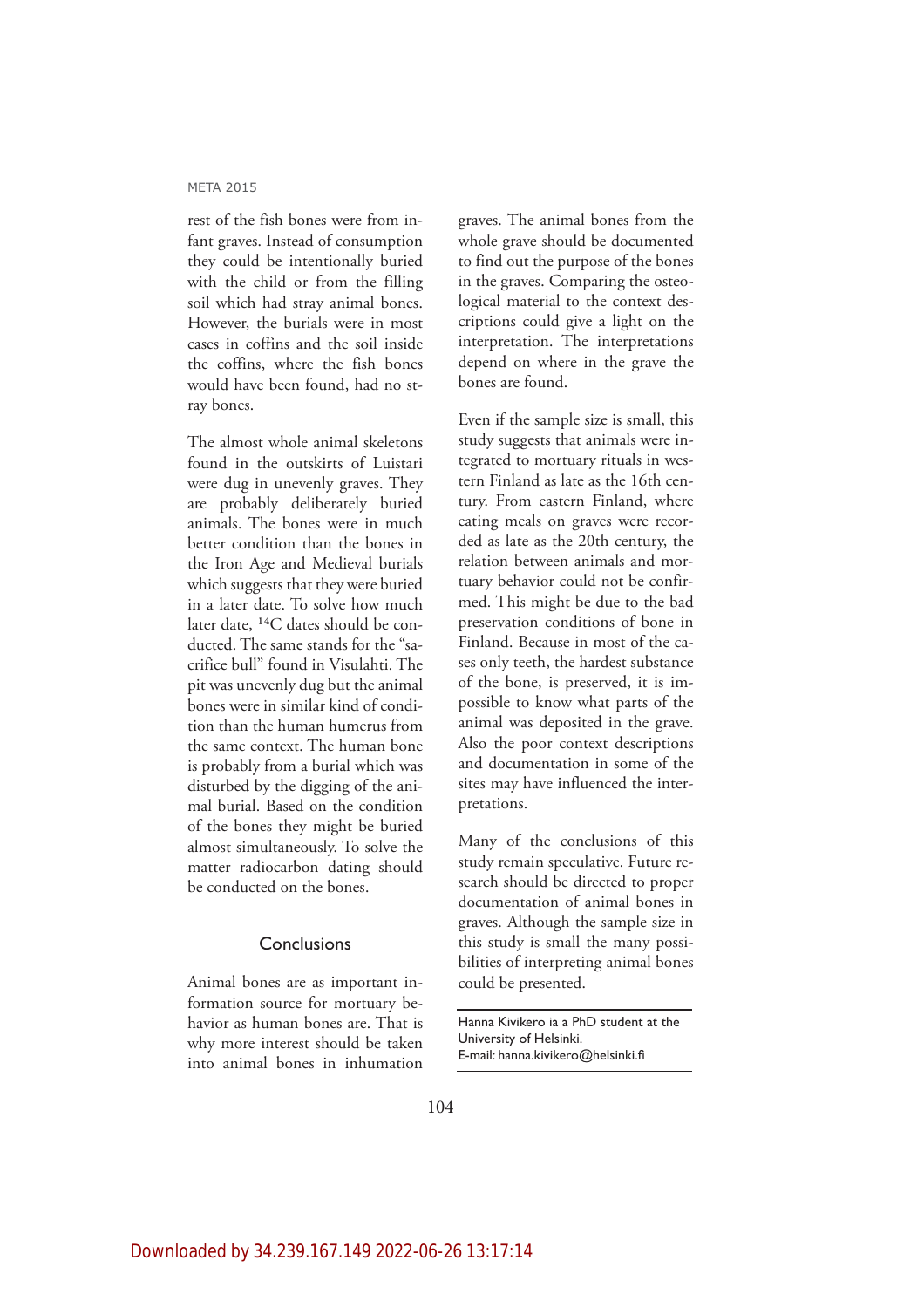#### Referenser

Carlie, A. 2004. Forntida byggnadskult. Tradition och regionalitetet i södra Skandinavien. Riksantikvarieämbetet. Arkeologiska undersökningar. Skifter no 57. Malmö.

• Cleve, N. 1943. Skelettgravfälten på Kjuloholm i Kjulo. Del 1, Den yngre folkvandringstiden. Suomen Muinaismuistoyhdistyksen Aikakauskirja 44. Helsinki.

• Ersgård 1996. Religinsskiftet som social förändring. Om tidigmedeltida gravskick i Dalarna och Östergötland. Engdahl, K. & Kaliff, A. (eds). Religion från stenåldern till medeltid. Artiklar baserade på Religionsarkeologiska nätverksgruppens konferens på Lövstadbruk den I-3 december 1995. Riksantikvareiämbetet. Arkeologiska undersökningar. Skrifter nr.  $19.9 - 17.$ 

Falk 2006. My home is my castle. Protection against evil in medieval times. Andrén, A., Jennbert, K. & Raudvere, C. (eds). Old Norse Religion in long-term perspectives. Origins, Changes and Interactions. Vägar till Midgård 8. Lund. 200-205.

• Formisto, T. 1993. An Osteological Analysis of Human and Animal Bones from Levänluhta. Vammala.

\* Gräslund, B. 1994. Prehistoric Soul Beliefs in Northern Europe. Proceedings of the Prehistoric Society 60. 15-26.

Haggrén, G., Rosendahl, U., Holappa, M., Knuutinen, T., Kunnas, O., Salonen, A-M., Tevali, R. 2007. Espoo, Suomenoja, Finnon kylätontti. Kaivaus 11.9.-13.10.2006. Excavation report. The Archives of the National Board of Antiquities. Helsinki.

• Honko, L., Timonen, S., Branch, M. & Bosley, K. 1993. The Great Bear. A Thematic Anthology of Oral Poetry in the Finno-Ugrian Languages. Suomalaisen Kirjallisuuden Seura. Peiksämäki.

• Hukantaival, S. 2007a. Jäniksenkäpäliä, teräkaluja ja elohopeaa. Rakennusten "oudot" kätköt ja niiden merkitykset historiallisella ajalla. Arkeologia nyt! Arkeologi nu! 1/2007. 8-10.

• Hukantaival, S. 2007b. Hare's feet under a hearth. Discussing 'ritual' deposits in buildings. Immonen, V.,Lempiäinen, M. & Rosendahl, U. (ed.). Hortus Novus. Fresh approaches to medieval archaeology in Finland. Archeologia Medii Aevi Finlandiae XIV. SKAS. Saarijärvi. 66-75.

• Kivikero, H. 2007. Espoo, Suomenoja, Finnon kylätontti. Osteologinen raportti. Osteological report. In Haggrén et al. 2006. The Archives of the National Board of Antiquities. Helsinki.

· Kivikero, H. 2010a. Kurkijoki Kuuppala KM 8784 & KM 8885, Kexholm Suotniemi KM 2487 och S:t Michels Visulahti KM 13441 & KM 13769. Osteologisk analys av obrända djurben. Osteological report. The archives of the National Board of Antiquities. Helsinki.

• Kivikero, H. 2010b. Mikkeli Visulahti hauta 30 (KM 13679:181). Osteologinen raportti. Osteological report. The archives of the National Board of Antiquities. Helsinki.

105